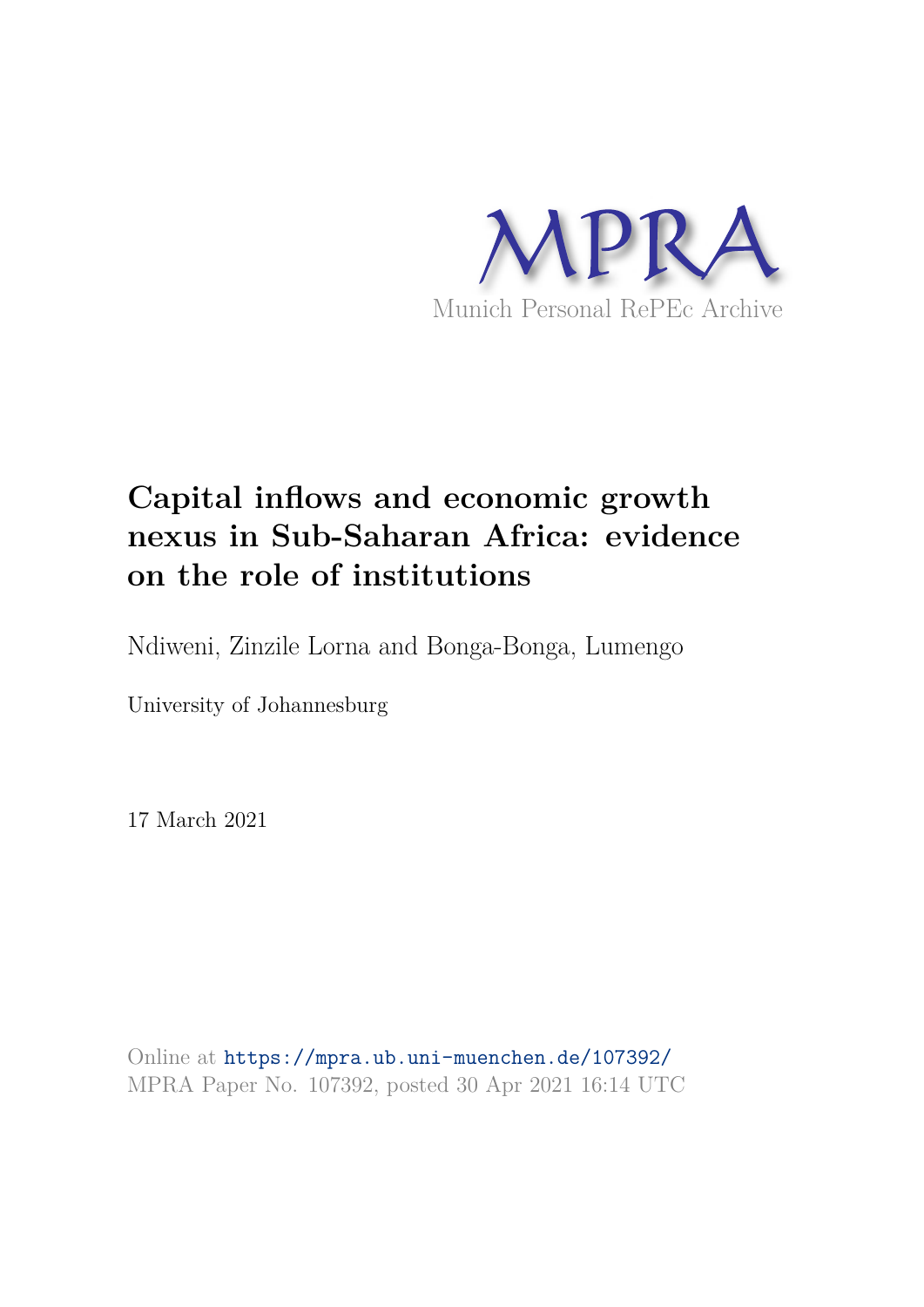# Capital inflows and economic growth nexus in Sub-Saharan Africa: evidence on the role of institutions

Zinzile Lorna Ndiweni and Lumengo Bonga-Bonga

#### **ABSTRACT**

This paper assesses the relationship between international capital inflows and economic growth in developing economies. We employ methods of threshold regression to examine whether capital flows have different effects in developing economies with weak institutions as compared to those with good institutional infrastructure.. Our findings show that a threshold effect exists in the capital inflows and growth nexus. More precisely, the results obtained demonstrated that the impact of capital inflows on economic growth is positive and significant once a defined threshold level of institutional quality has been exceeded. At any point below that threshold level, the capital inflows-growth relationship appears to be non- existent. These results support the notion of the capital inflows and growth relationship being contingent on the level of institutional development in an economy. Therefore, providing vital policy implications for policy makers and government in ensuring the improvement of a country's institutional environment with the purpose of enhancing economic growth through capital flows.

**Keywords**: Capital inflows, economic growth, institutional quality, threshold regression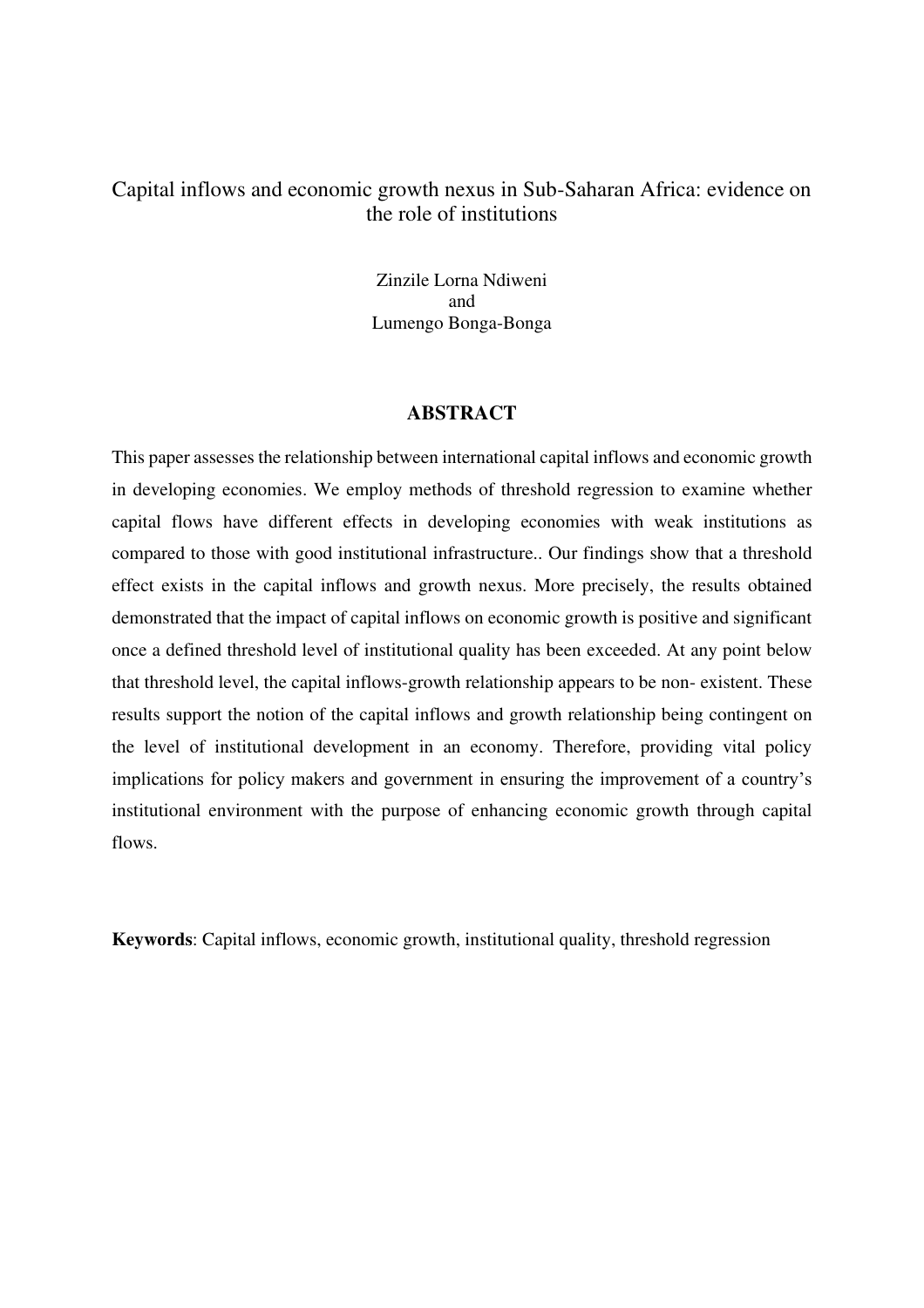## **1. Introduction**

Over the past years, the level of gross international capital inflows to Sub Saharan Africa has experienced an increase from approximately 2% of GDP in 1990 to about 6% of GDP in 2017, this increase has been mainly driven by private direct capital flows such as foreign direct investment and portfolio investment (IMF, 2019). External capital inflows are an important source of financing investments in host countries; thus, they are believed to promote an economic growth accelerating environment. Economic theory postulates that international capital flows facilitate the enhancement of the recipient nation's economic growth as they significantly contribute to their capital accumulation and bring about technology, the knowhow and productivity spillovers (Agbloyor et al, 2016). In spite of these strong theoretical foundations such as the work of Romer (1993), the existing empirical evidence has brought forth largely varying and inconclusive results. In point of fact, the empirics have often failed to establish the well- perceived positive relationship between capital flows (inherent spillovers and productivity) and growth. While some authors have established a negative relationship between capital flows and economic growth, some have inferred an insignificant relationship altogether (see Djankov and Hoekman, 2000; Coulibaly et al., 2018; Van Bon, 2019 and Konings, 2001;).

Some of the notable reasons that have been suggested as plausible in explaining the widespread view of this ambiguous relationship include the distinctive characteristics of recipient countries. Growing in popularity, is the suggestion that foreign capital inflows encourage economic growth under certain conditions in the host economy (Agbloyor et al, 2016). Thus, the inconclusive results could be attributed to the failure of modelling contingency effects in the inflows- growth nexus. Various economic models propose that the linkage between capital inflows and economic growth could be contingent on other factors. Conditional factors that include but are not limited to financial development (see for example, Amadi, 2019 and Agbloyor et al., 2014), macroeconomic stability (Alguacil et al., 2014) and institutional infrastructure (see Slesman et al., 2015 and Agloyor et al., 2016).

The model by Slesman et al., (2015) suggests that the impact of capital inflows on economic growth is dependent on the quality of institutional infrastructure of the host economy. The authors show that countries are only able to exploit the benefits embedded in capital inflows, such as productivity, positive spillovers, new technologies and much more, only once a defined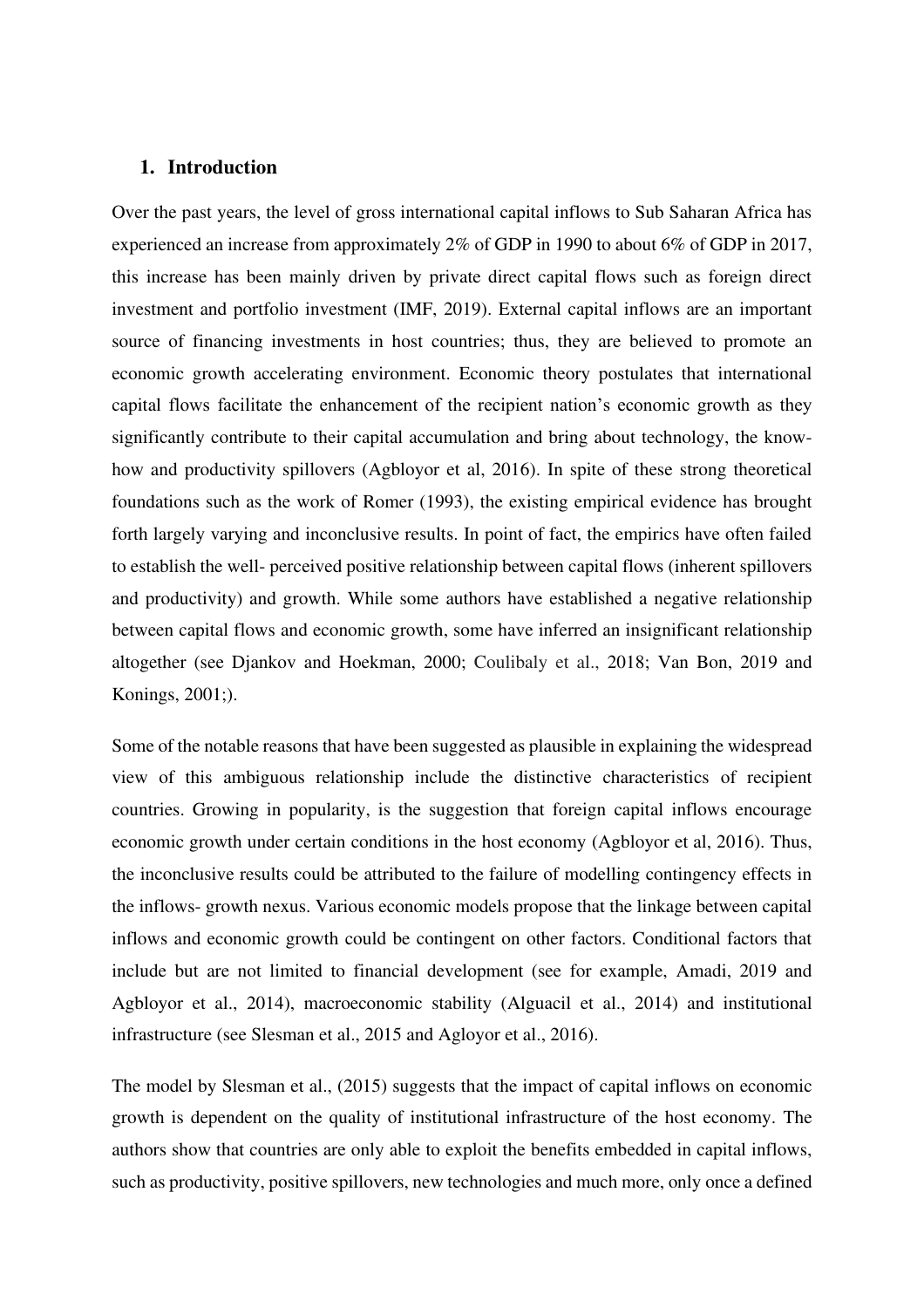optimum threshold level of institutional quality has been surpassed. While the economies that fall short of the threshold level may not receive the full benefits and thus record negative or even insignificant effects. According to Acemoglu et al., (2003) nations with strong institutions have a good level of democracy, possess relative equality, protection of property rights and political behavior is subject to some level of accountability. In turn, such strong institutions attract greater amounts of external capital inflows, in the forms of direct investments and much more (Papaioannou, 2009). Conversely, weak institutions which are more often found in lowincome developing economies discourage foreign capital inflows and have interestingly been found to be one of the most significant constraints that often lead to a Lucas Paradox pattern in international capital flows (Alfraro et al., 2008). Whereby, capital flows do not flow to developing economies from the advanced economies as expected. Instead, they are often observed flowing upstream from the developing to the advanced economy (Slesman et al., 2015).

A few notable studies that sought to investigate the cause of the unexpected negative relationship between capital inflows and economic growth include but are not limited to Papaioannou, 2009; Agloyor et al., 2016; Amadi, 2019, Alfraro et al., 2008 and Azman- Saini et al., 2010. These studies all establish the presence of threshold effects in the relationship between foreign capital inflows and economic growth. The authors suggest that economies only start to absorb the benefits of capital flows once a certain threshold has been surpassed. A nation's ability to achieve the full benefits that accompany capital inflows is largely dependent on its absorptive capacity.

A vast amount of literature has assessed the relationship between foreign capital flows and economic growth, however further investigations remain to be carried out. Studies such as that of Alfaro et al., (2004) make use of linear interaction modelling of a conditional factor for a positive effect of FDI to be realized on growth. This way of modelling has limitations in the sense that the interaction term would thrust a priori restriction that the effects of foreign direct investment on economic growth increase or decrease with the conditional factor. It could be that case however, that some level of that conditional factor, for example, institutional quality, should be reached before the recipient country can reap the benefits from positive externalities brought forth by FDI. This therefore creates a need for more flexible modelling that can allow for various kinds of capital inflows- growth- institutional quality interactions.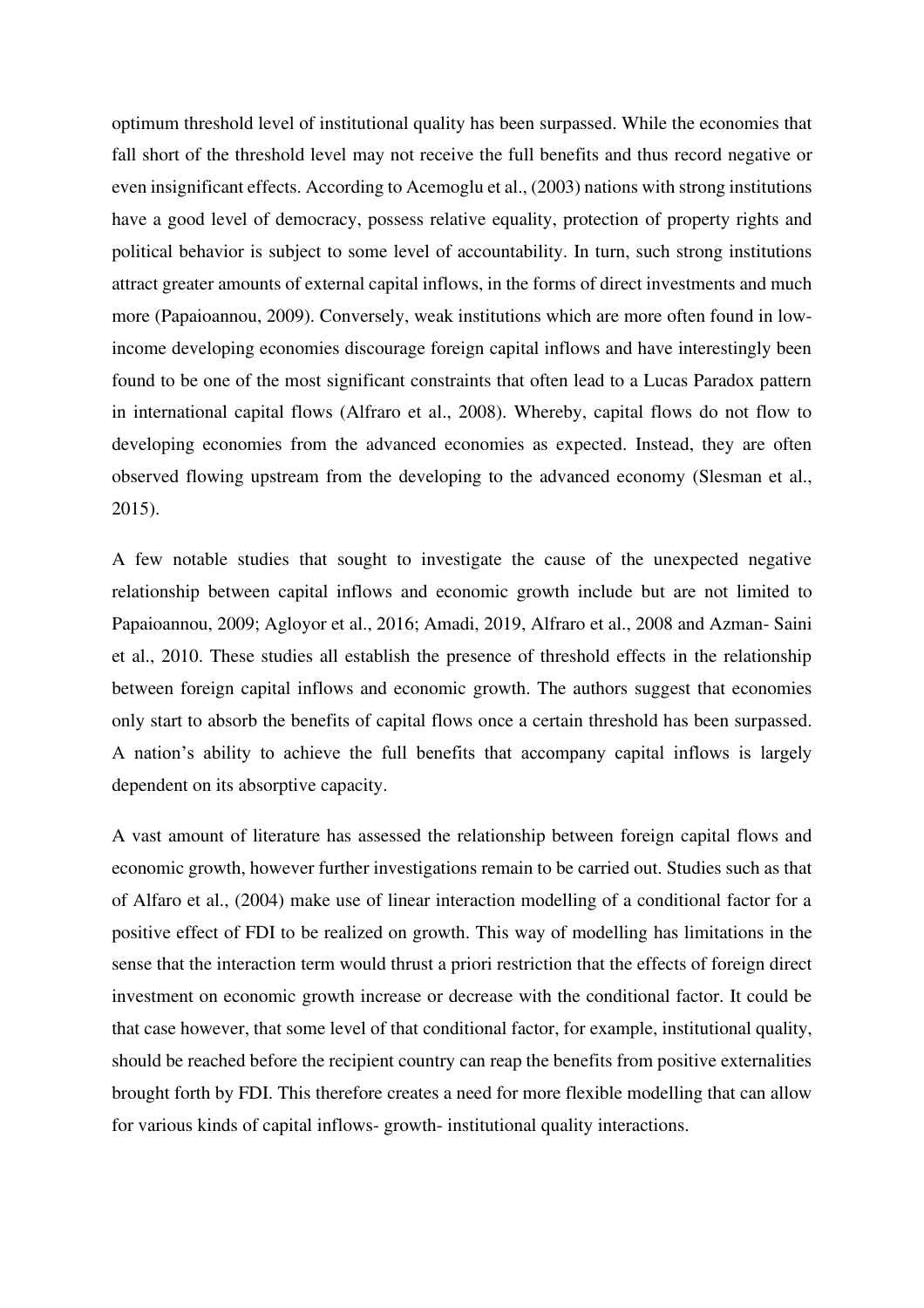This paper uses a different approach to some studies in examining the role of institutional quality in mediating capital inflows effects on economic growth. Following along the lines of Slesman et al., (2015), we make use of threshold specification developed by Hansen (2000). Threshold regression modelling by Hansen (2000) enables us to see the two different types of relationships existing in a single data set. The relationship between flows and growth in a high institutional quality environment could be different from the relationship observed in the regime of low institutional quality. Furthermore, the use of threshold regression also allows for a more realistic parameter heterogeneity which takes care of the common criticism of parameter homogeneity assumption embedded in the linear cross- country regression (Slesman et al., 2015).

We seek to make a contribution to existing literature by providing new evidence on the conditional factors influencing the inflows- growth nexus in the context of Sub Saharan Africa (1990 to 2010) which has not been explored much. To the best of the author's knowledge, this investigation of capital inflows in SSA has often been represented by FDI alone, whereas we make use of both private capital flows, foreign portfolio investment (FPI) and foreign direct investment (FDI). Therefore, this paper investigates the role played by institutional quality in the capital inflows- growth nexus and similarly to other studies, we find that the presence of threshold effects in this relationship does indeed exist. Furthermore, we also find that, only once a certain threshold level has been reached, can an economy take full advantage of FDI associated growth benefits.

The remainder of this paper is therefore structured as follows; section 2 provides a review of the existing literature on the capital flows- growth nexus, section 3 discusses the methodology employed in the study, followed by section 4 which presents the data used, estimation results and discusses the results obtained. Finally, a conclusion is drawn in section 5.

## **2. Literature Review**

This section provides an overview of the theoretical underpinning that seeks to explain the relationship between capital flows and economic growth and thus provides a guide to the research on this nexus. Furthermore, empirical literature with varying results is discussed. We also discuss the empirical findings that take into account the role possibly played by institutions in the impact of capital flows on economic growth.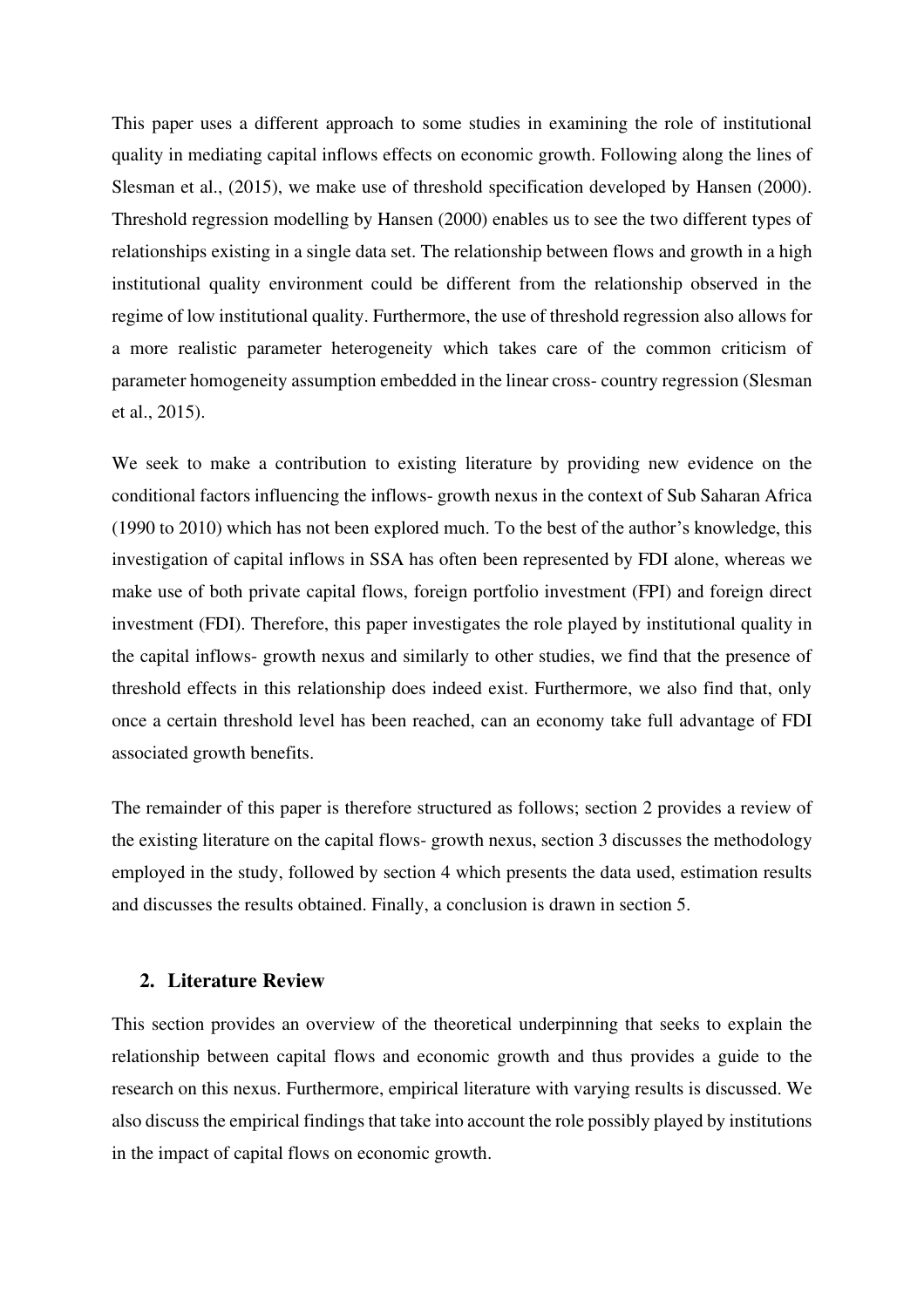#### *2.1Theoretical Framework*

In a world largely characterized by globalization comes the increase in capital flows across the globe. Theoretically, it has been argued that through capital inflows, financial globalization encourages capital accumulation, particularly in developing economies (Slesman, et al., 2015). Capital flows play a vital role in capital- scarce economies as they are an important source of financing new investments. A general consensus exists among policy makers and researchers that capital inflows, for example, FDI, facilitate economic growth in host countries through various ways. Ways that include but are not limited to technological spillovers and change, and absorption of know- how, which encourage the enhancement of capital stock, competition and increase in employment (Okafor, Ugochukwu and Chijindu, 2016).

The theoretical foundations of capital accumulation and economic growth were originally postulated by Solow and Swan (first neoclassical growth theory) in 1956, where the model of economic growth was based on the amounts of capital stock (K), labour levels (L) and technology. The conceptual framework for the foreign capital flows led economic growth can be traced back to this time where the first neo- classical economic growth model was developed. According to the neoclassical growth model, financial globalization leads to capital flows from capital- abundant to capital- scarce nations, where the latter is predicted to have greater returns to capital (Okafor et al, 2016) Contrary to this view, it has been found that capital often flows upstream from developing economies which are capital- scarce to developed economics which are capital- abundant, which is referred to as the Lucas Paradox. Various authors have gained interest in exploring the possible factors influencing this Lucas paradox pattern of flows and thus resulted in some of the literature to be discussed in the next section.

#### *2.2 Empirical Findings*

A vast amount of literature has examined the relationship between international capital flows and economic growth, with findings demonstrating an ambiguous relationship. Contrary to the expected results of a positive relationship as suggested by growth theories such as the Solow and Swan (1956) model, numerous studies have established that capital inflows can have a negative or insignificant impact on economic growth, particularly in some developing economies (see Klobodu and Adams, 2016; Aizenman et al., 2012 and; Adams and Klobudu,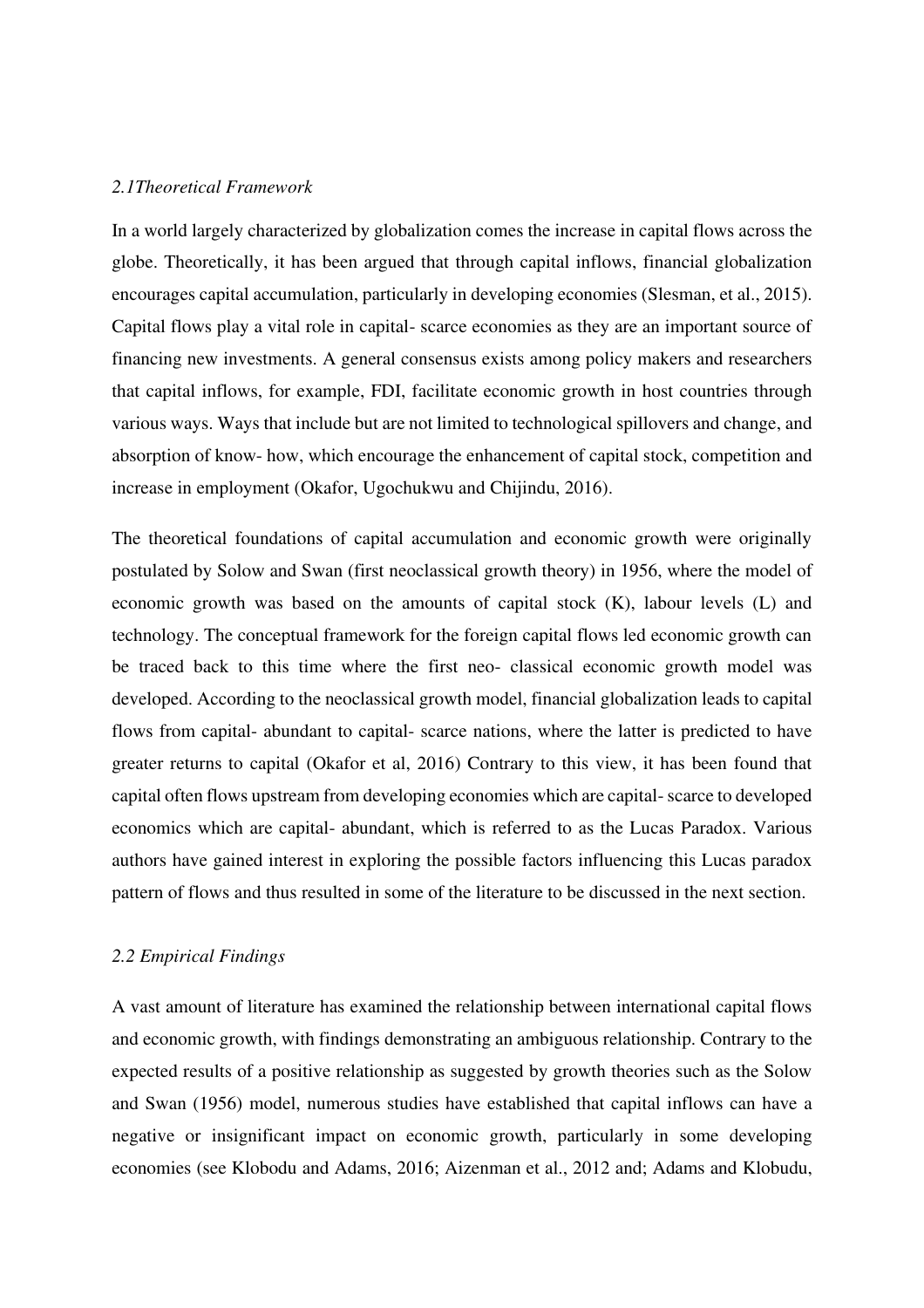2018). As a result, various authors have sought to find the possible underlying cause to capital inflows failure in the enhancement of economic growth in some economies. This has often been done by introducing a contingent effect in the literature, whereby the impact of capital flows on economic growth is influenced by conditional variables, including but not limited to financial liberalization, institutional infrastructure and financial markets.

Among such noteworthy studies is that of Slesman at al. (2015) which examined the impact of foreign capital inflows on economic growth, contingent on the economies' institutional development. Using panel data over a period of 1975 to 2005 based on 80 countries, consisting of advanced, emerging and developing economies, the authors employed threshold regression techniques with institutional quality as the threshold variable. Their findings indicated that foreign direct investment, portfolio debt and portfolio investment inflows positively influence growth in nations with high institutional development. On the other hand, when the institutional quality was below the estimated threshold level, either negative or insignificant effects were recorded. Other authors such as Azman- Saini et al. (2010) used a panel of 91 countries, the same sample period and threshold techniques as well, however conditioned the inflows- growth relationship on financial markets. A similar conclusion was reached, where the positive effect of foreign direct investment (FDI) on economic growth was only realized after the development of financial markets had exceed the threshold level. Azman – Saini et al. (2010) recorded that property rights protection, legal system, freedom of international trade and credit, labor and business regulations are highly crucial in capturing the benefits associated with FDI.

Similarly, Agbloyor et al. (2016), assess the linkage among foreign direct investment, institutional quality and growth, however in the context of Sub- Saharan Africa. With the use of a two- step generalized methods of moments (GMM) estimator and panel data over the period 1996 to 2010, it was found that institutional quality favorably alters the impact of FDI on growth in developing economies. Similar observations were made by Alguacil et al. (2011) who sought to determine if better macroeconomic and institutional environments enable countries to efficiently exploit FDI and if the presence of such host nation characteristics promote a favorable environment and provide channels that facilitate growth. Using a sample of developing countries over the period of 1976 to 2005 and GMM estimation, the authors inferred that there are positive effects of FDI on economic growth for low- income nations, taking into account the aforementioned conditional factors.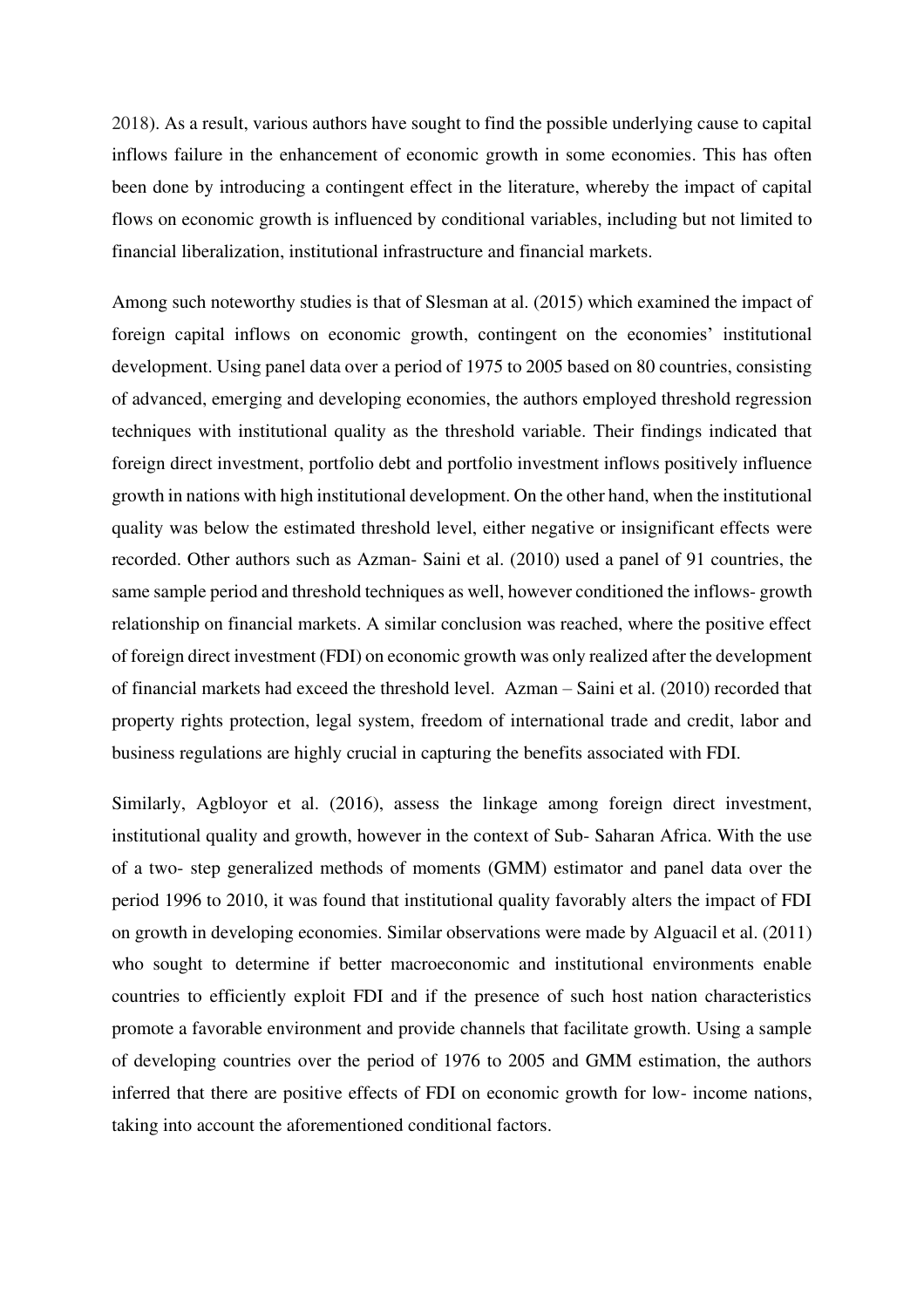With the use of OLS, cointegration and Granger causality techniques, Amadi (2019) assessed the connection between capital flows, FDI, and growth as well as the influence of the level of financial development in intensifying the beneficial effects of inflows in Nigeria, over the period 1970 to 2014. In his review, Amadi (2019) noted that unlike other developing middleincome nations, the foreign direct investment attracted by the Nigerian economy is unexceptional and its absorptive capacity of the FDI associated benefits may be restricted by local conditions. The author's findings indicated there is no long- run relationship between FDI and growth (in either direction), however a bi-directional short-run relationship is observed. Furthermore, through OLS, it was found that FDI is significantly and negatively related to economic growth, however when the contingency of stock market capitalisation was taken into account, a positive and significant relationship was found. The same could not be said for the conditional factors such as stock market liquidity and capital account liberalisation. Therefore, Amadi (2019) inferred that the absorption of spillover effects and growth benefits of FDI is largely influenced by stock market size.

A few notable studies similar to that of Amadi (2019), that observed a negative relationship between capital flows and growth, include but are not limited to Van Bon (2019), Agbloyor (2014) and Coulibaly et al., (2018). Contrary to most findings regarding the influence of institutions in the foreign capital flows- growth nexus, Van Bon (2019), via the GMM estimation and Vietnam provinces 2005- 2012 data, found that the influence of the interaction of institutional quality and FDI on growth are significantly negative. Similarly, Agbloyor (2014) observed a negative impact of FDI, portfolio investment and debt flows on economic growth. Economies with more developed financial markets are however able to transform the negative impact to a positive one.

Despite the extensive literature available on the capital inflows and economic growth relationship, this research area remains an area of great interest for many scholars and policy makers. Varying results in support of or contradicting existing theory have been found. Contrary to the expected increase in capital flows, a significant portion of the empirical findings indicate a negative relationship in the context of developing economies. This has in turn provided findings in support of the notions presented by the Lucas paradox, whereby capital does not flow from developed to developing nations as postulated by the Neoclassical theories.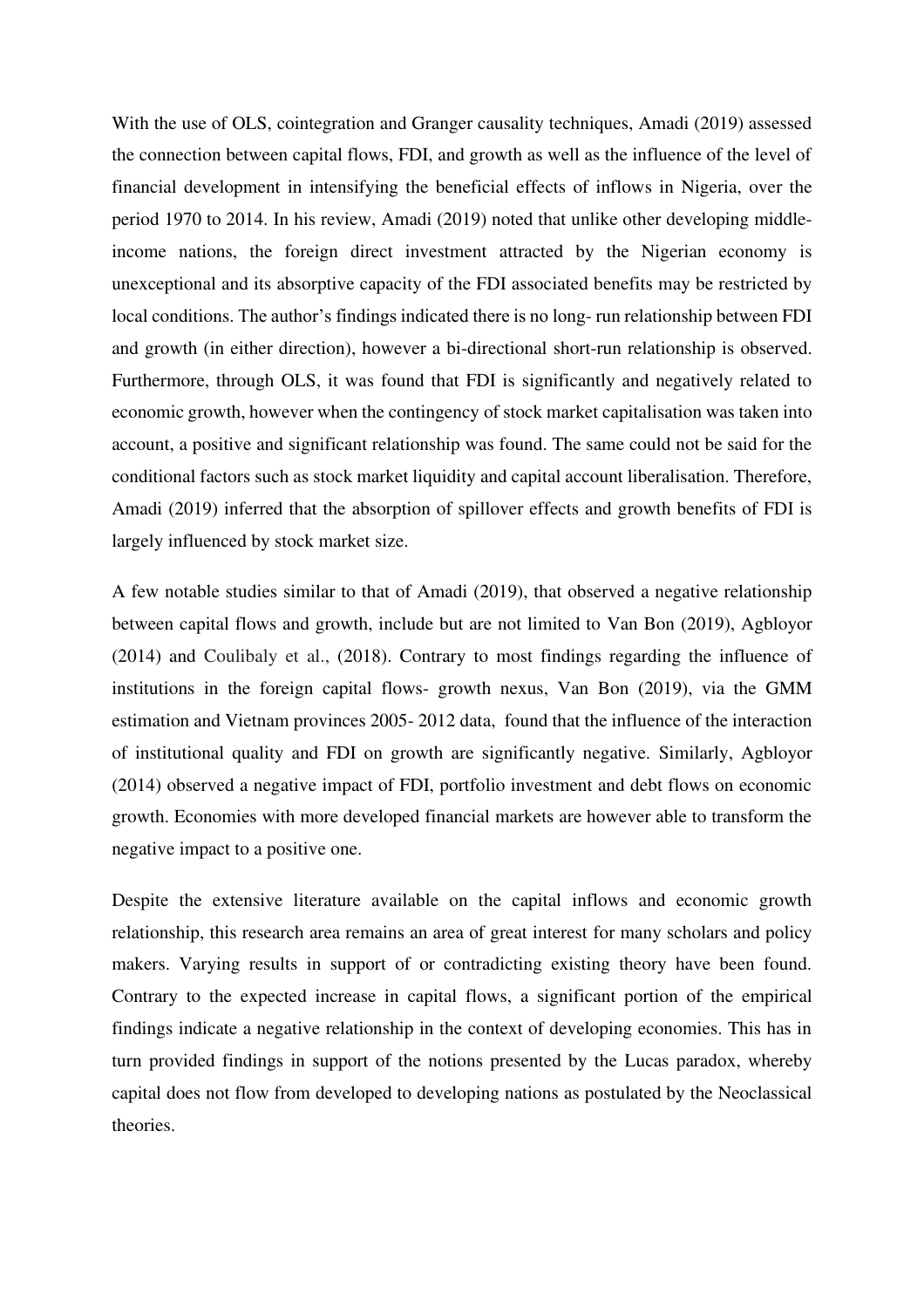We seek to contribute to existing literature by providing new evidence on the conditional factors influencing the inflows- growth nexus in the context of Sub Saharan Africa which has not been done much. To the best of the author's knowledge, this investigation of capital inflows in SSA has often been represented by FDI whereas we make use of both private capital flows, foreign portfolio investment (FPI) and foreign direct investment (FDI). Similar to methods employed by Slesman et al. (2015), we make use of threshold regression techniques which allow for more flexible interactions between inflows, growth and institutional development. Threshold specification by Hansen (2000) enables us to see the two different types of relationships existing in a single data set. The relationship between flows and growth in a high institutional quality environment could be different from the relationship observed in the regime of low institutional quality. Furthermore, the use of threshold regression also allows for a more realistic parameter heterogeneity which takes care of the common criticism of parameter homogeneity assumption embedded in the linear cross- country regression (Slesman et al., 2015). The next section further explains the methods employed in the study.

#### **3. METHODOLOGY**

In order to take into account, the contingent effect of the respective institutional environment on the impact of international capital inflows on economic growth, this study makes use of threshold regression modelling proposed by Hansen (2000). Hansen's threshold regression model permits for an endogenous sample split. The threshold variable in our model is thus institutional infrastructure and our underlying hypothesis postulates that the impact of foreign capital inflows on economic growth is dependent on the economy's institutional environment to some extent. Similar to methods used by Slesman, at al. (2015) and Khoury and Savvides (2006), we estimate the following regressions:

$$
G_{it} = a_1 X_{it} + \begin{cases} \beta_1 CAP \ FLOW_i + \varepsilon_i & INS \le \gamma \\ \beta_2 CAP \ FLOW_{it} + \varepsilon_i & INS > \gamma \end{cases}
$$
 (1)

Where G represents the annual growth rate of GDP per capita for country  $i$ ,  $X_i$  represents regressors such as the population growth rate, government expenditure to GDP ratio and the logarithm of initial income per capita.  $CAP$   $FLOW$  represents private capital flows which include net FDI and FPI inflows.  $\varepsilon_i$  denotes the error term, which is assumed to be normally distributed. *INS* is used to depict the host- nation's level of institutional development and split the sample into two groups. Lastly,  $\gamma$  represents the threshold level. According to Law, et al.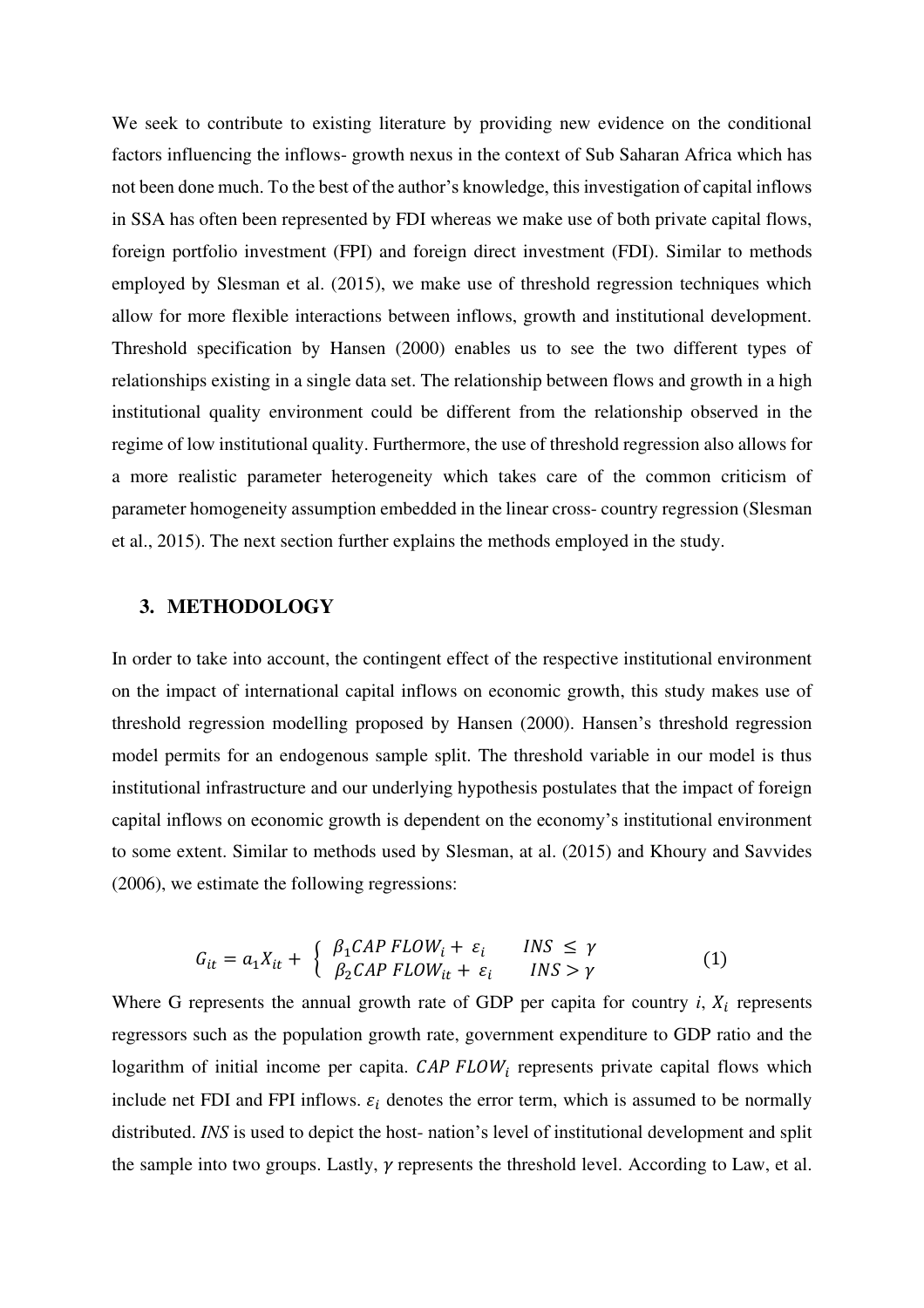(2013) this type of regression modelling in equation (1) allows the role played by capital flows in influencing economic growth to differ depending on the economy's institutional development level. More precisely, the relationship is dependent on whether the institutional infrastructure is above or below some level of  $\hat{\gamma}$ . The impact of foreign capital inflows on growth will thus be estimated by the parameters  $\beta_1$  and  $\beta_2$  for economies with weaker or stronger institutions, respectively. Simply put by Slesman (2015), this model allows for parameter heterogeneity.

Following the split of the sample into two sub- groups using the threshold variable *INS,* the sample is divided into low institutional *(INS)* and high institutional regimes depending on the respective institutional development level in comparison to the approximated threshold level,  $\hat{\gamma}$ . In simpler terms, the low institutional regimes are considered as those with institutional quality that is below the estimated threshold level and the high institutional regimes, those with institutional quality above threshold. In order to determine the estimated threshold level,  $\hat{y}$  and estimate the slope parameters,  $\alpha$  and  $\beta$ , we experiment by imputing equation (1) with all possible values of  $\gamma$  and  $\hat{\gamma}$  is the minimizer of residual sum of squares (RSS) calculated all feasible values of  $\gamma$  (proposed by Hansen, 2000).

Following the estimation of  $\hat{\gamma}$ , we obtain the slope coefficients  $\alpha$  and  $\beta$  as  $\hat{\alpha}(\hat{\gamma})$  and  $\hat{\beta}(\hat{\gamma})$ . The next crucial step is to test for the significance of the threshold,  $\gamma$ . Since the threshold estimate, ,  $\gamma$ , is not determined when the hypothesis test "  $H_0: \beta_1 = \beta_2$ " is conducted, we carry out inferences through a model- based bootstrap method whose validity was established by Hansen (1996). In summary, we first carry out an inference test for threshold effects being present and with the use of our data, we will estimate equation (1) and examine the statistical significance of the two slope coefficients,  $\beta_1$  and  $\beta_2$ .

## **4. DATA AND EMPIRICAL RESULTS**

#### *4.1 Data*

The study uses cross- sectional data on 13 developing countries in Sub Saharan Africa (SSA), with annual data over the period 1995 to 2019. The sample period and selected countries were informed by data availability on international capital inflows and the chosen countries'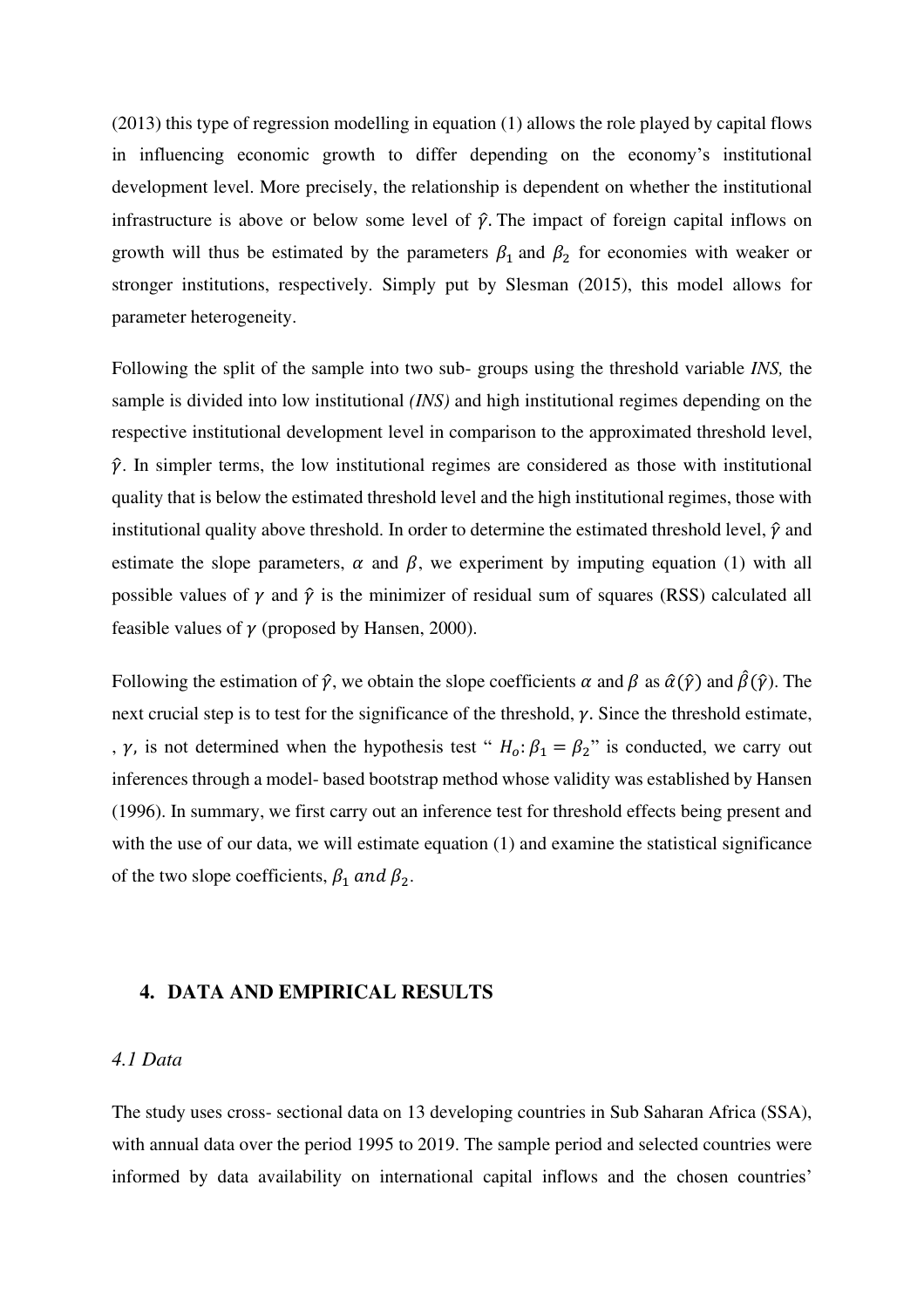respective institutional qualities. Appendix A provides a brief description of the selected Sub Sahara African countries studied. In order to control the effect of capital inflows (*FDI* and *FPI*) on economic growth (*growth rate of GDP per capita*), we make use of the following explanatory variables: population growth rate, log of initial income, average years of secondary schooling, real government expenditure and real investment to GDP ratios. The data used in the study is shown in Appendix B, along with the relevant sources. Also shown in the Appendices are the descriptive statistics of the variables employed in our model (Appendix C).

In order to represent foreign capital inflows, we make use of two different sources in our analysis, namely: foreign direct investment (FDI) net inflow and foreign portfolio investment inflows. These two types of capital flows were of particular interest as they have become an important source of investment in many developing economies, since 1990 (United Nations, 2011). According to Reisen and Soto (2001) developing countries should encourage foreign portfolio and foreign direct investments in order to stimulate long run economic growth prospects. After obtaining the capital flows data, all variables are conveyed as a fraction of real gross domestic product (GDP) in constant 2010 USD (US dollars) and thus converted.

Similar to Chitambara (2019) and Zghidi (2018), we make use of two different indices in measuring the institutional development qualities, namely the freedom rating extracted from the data on civil and political rights from Freedom House and the economic freedom (EF) index constructed by Fraser Institute. Unlike the freedom rating measure, the EF index has been widely used in research. Both indices range from 0 to 10, where 0 represents a very weak institution and 10, a very strong institution (Slesman, 2015). The economic freedom (EF) index comprises of five indices, that is, legal structure and property rights, regulation size of government, freedom to international trade, easy access to sound money and regulation of credit, business, labor and credit regulations.

#### *4.2 Results*

Table 1 and 2 below present the main results obtained from the estimation using institutional quality to index non- linear effects of foreign capital inflows on economic growth. The threshold variable, *INS*, splits the sample into two. As illustrated below, the estimated threshold level for the Economic Freedom index is 4.55. Economies that exceed the determined threshold level, that is, above 4.55, are considered as high *INS* regimes and conversely, those that fall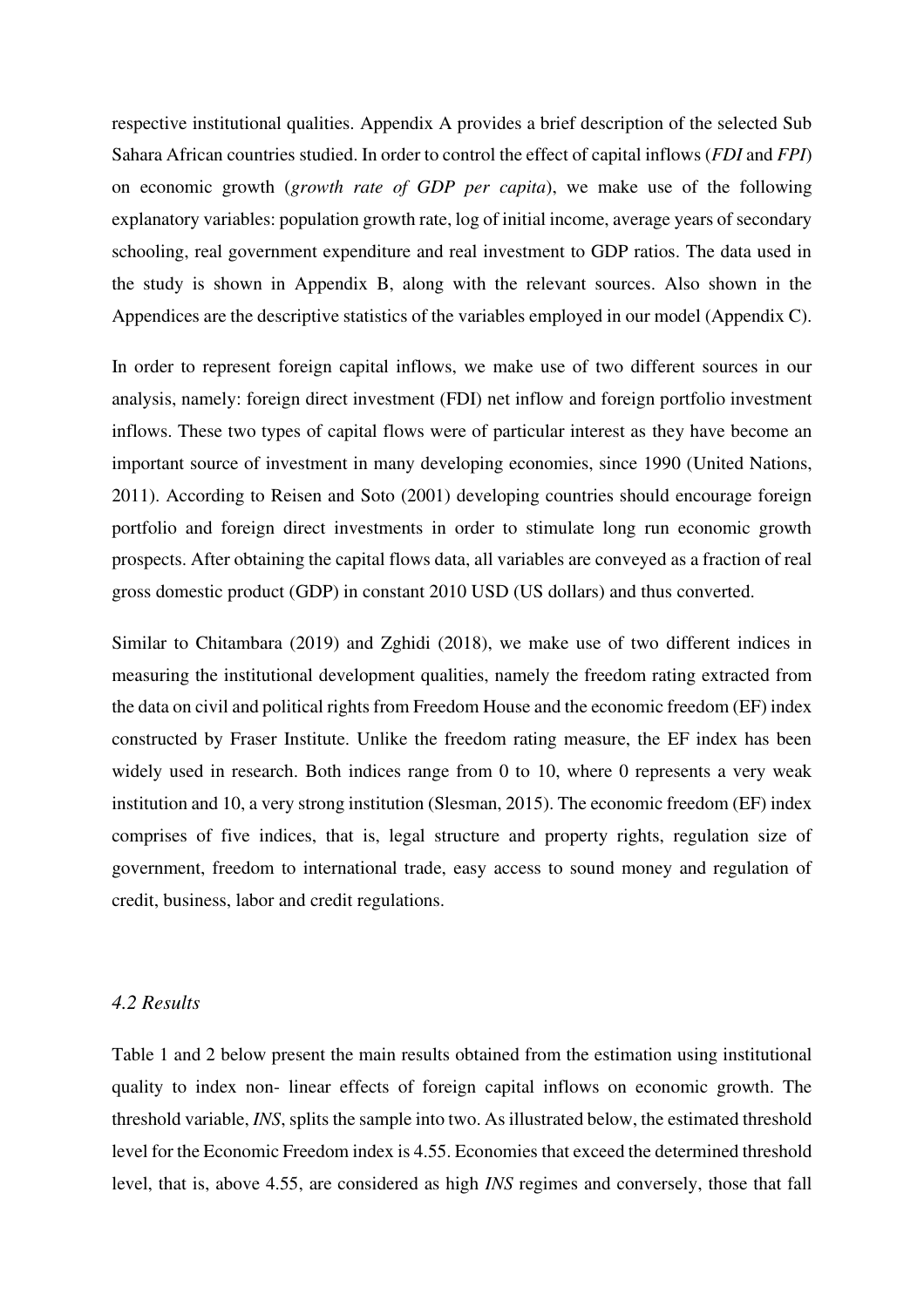below the threshold level are characterized as low *INS* regimes. In order to evaluate the statistical significance of the threshold estimate we use the p-value obtained using the bootstrap method with 10% trimming percentage and 1000 replications. Using the p- value rejection rule, we find that the estimated threshold value is significant at the 5% significance level, since the bootstrap p- value of 0.000 is less than 0.05. The hypothesis of no threshold effect is rejected.

| Threshold Variable (INS): EF.       |              |         | MODEL 1               |          |  |
|-------------------------------------|--------------|---------|-----------------------|----------|--|
|                                     | Coefficient  | P-value | <b>Standard Error</b> | t-test   |  |
| FDI/GDP                             | 0.17091      | 0.035   | .0246162              | $0.07\,$ |  |
| FPI/GDP                             | $-0.45144$   | 0.041   | .0065375              | $-0.69$  |  |
| Log of initial income               | 89.01664     | 0.000   | .9345281              | 95.25    |  |
| EXP/GDP                             | $-0.0145985$ | 0.184   | .0109434              | $-1.33$  |  |
| Human Capital                       | 0.568724     | 0.002   | .1815118              | $-3.13$  |  |
| <b>INV/GDP</b>                      | 0.0076725    | 0.371   | .0085672              | 0.90     |  |
| Population growth Rate              | $-1.221597$  | 0.000   | .0469399              | $-26.02$ |  |
| FDI/GDP                             |              |         |                       |          |  |
| <i>LOW INS</i> ( $EF \leq \gamma$ ) | $-0.6831136$ | 0.001   | .209692               | 3.26     |  |
| HIGH INS (EF > $\gamma$ )           | 0.2071064    | 0.042   | .1014784              | 2.04     |  |
| Threshold estimate                  | 4.5500       |         |                       |          |  |
| LM- test for no threshold           | 3.27         |         |                       |          |  |
| Bootstrap p- value                  | 0.000        |         |                       |          |  |
| Low-institution countries           | 5            |         |                       |          |  |
| High-institution countries          | $\tau$       |         |                       |          |  |

#### **Table 1**: Threshold Regression (1990- 2010)

Source: Author's calculations

### **Table 2**: Threshold Regression (1990- 2010)

| Threshold Variable (INS): EF. |              |         |                       | MODEL 2 |  |
|-------------------------------|--------------|---------|-----------------------|---------|--|
|                               | Coefficient  | P-value | <b>Standard Error</b> | t-test  |  |
| Log of initial income         | 89.01664     | 0.000   | 0.9345281             | 95.25   |  |
| EXP/GDP                       | $-0.0145985$ | 0.184   | 0.0109434             | $-1.33$ |  |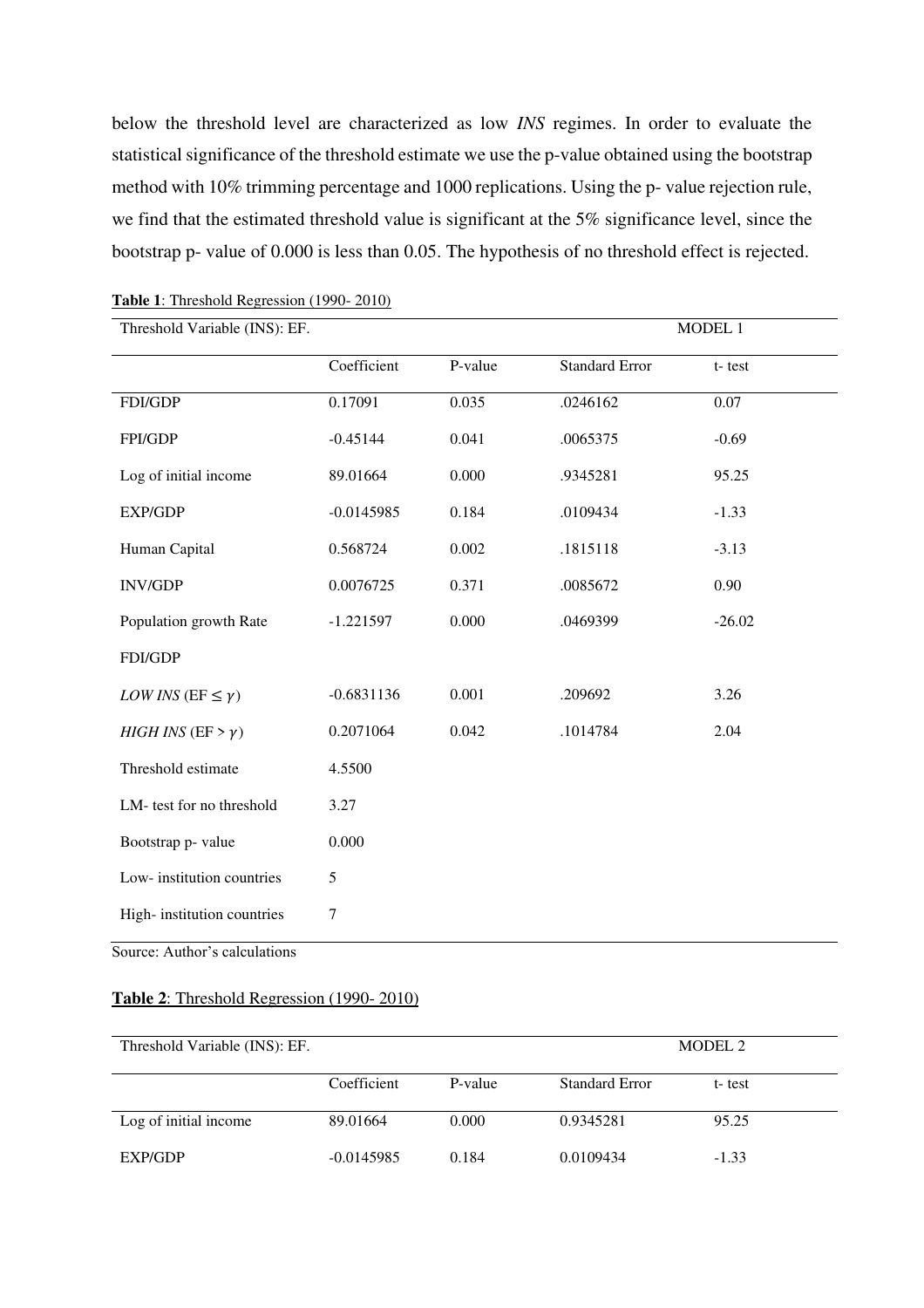| Human Capital                       | 0.568724     | 0.002 | 0.1815118 | $-3.13$  |
|-------------------------------------|--------------|-------|-----------|----------|
| <b>INV/GDP</b>                      | 0.0076725    | 0.371 | 0.0085672 | 0.90     |
| Population growth Rate              | $-1.221597$  | 0.000 | 0.0469399 | $-26.02$ |
| <b>FPI/GDP</b>                      |              |       |           |          |
| <i>LOW INS</i> ( $EF \leq \gamma$ ) | $-0.7231136$ | 0.003 | 0.209692  | 3.26     |
| <i>HIGH INS</i> ( $EF > \gamma$ )   | 0.2591064    | 0.021 | 0.1014784 | 2.04     |
| Threshold estimate                  | 4.5500       |       |           |          |
| LM- test for no threshold           | 5.49         |       |           |          |
| Bootstrap p- value                  | 0.000        |       |           |          |
| Low-institution countries           | 5            |       |           |          |
| High-institution countries          | 7            |       |           |          |
|                                     |              |       |           |          |

Source: Author's calculations

The coefficients for foreign direct investment as a percentage of GDP and portfolio invest as a percentage of GDP are both positive ( $\beta_1 = 0.2071064$  and  $\beta_2 = 0.2591064$  respectively) and significant in explaining the variations in economic growth in the context of the countries characterized by high institutional quality. More precisely, a 1% increase in FDI/GDP or FPI/GDP will lead to 0.2% and 0.26% increase in growth respectively. The opposite is true for economies in the low institution regime where both private capital flows have a negative ( $(\beta_1 = -0.6831136$  and  $\beta_2 = -0.7231136$ ) and significant impact on growth. A 1% increase in FPI/GDP leads to a 0.68 or 0.72% decline in economic growth. This suggests that the impact of private capital inflows on economic growth is non- linear and only "kicks in" after the relative institutional quality has surpassed the estimated threshold level.

These findings are in line with a few notable studies (see Alfaro et al., 2008; Papaioannou, 2009 and Slesman et al., 2015) in suggesting that recipient nations require some level of institutional absorptive capacities prior to their ability to accrue any welfare gains from international capital inflows. Placing a particular focus on the economic freedom index as the threshold variable, we observe that majority of nations well exceed the estimated threshold level of 4.55. The countries that have exceeded the threshold level appear to be mostly among the middle income developing economies. Nations with low institutional environments, in comparison with those with higher institutional quality, seem to have less foreign capital inflows, see figure 1 below. Generally, low institutional environments tend to deter private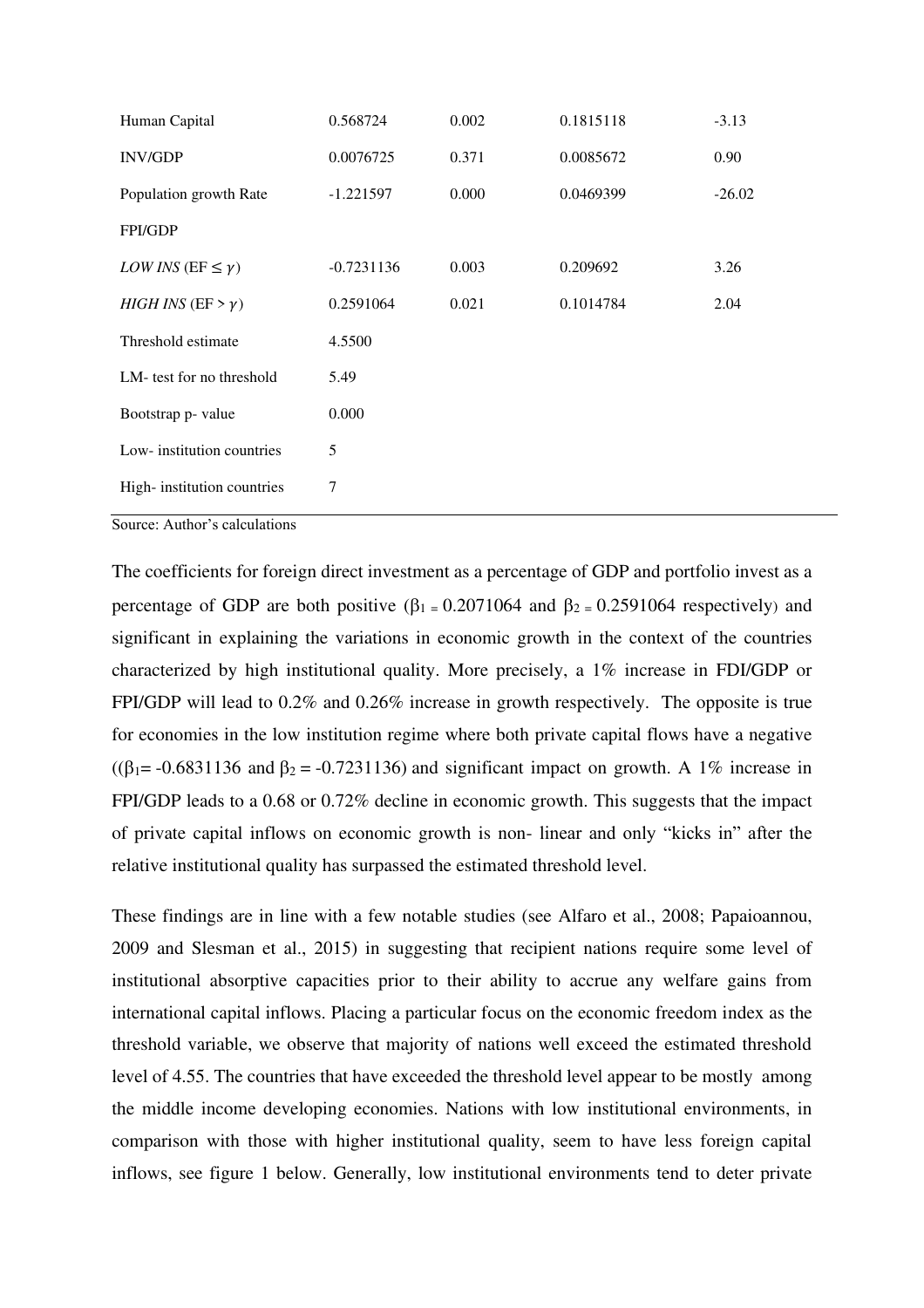capital inflows whereas countries with higher institutional development attract foreign capital inflows (Papaioannou, 2009).

Additionally, the control variables, initial income and human capital are positively and significantly related to economic growth. Population growth is negatively and significantly related to growth; however, investment and government expenditure rations are insignificant in explaining variations in growth, with negative and positive relationships respectively. We make use of the p- values to test for the significance of the variables in explaining movements in economic growth, at 5% level of significance.



#### Figure 1: SSA Private Capital Inflows

## **5. CONCLUSION**

In this study, we sought to provide new evidence on the role played by institutional infrastructure in realizing the effects of capital inflows on economic growth, using annual data over the period 1990 to 2010 in the context of Sub Saharan Africa. In order to achieve this, we made use of threshold specification developed by Hansen (2000).This allowed us to see the two different types of relationships that could possibly exist in a single data set and observe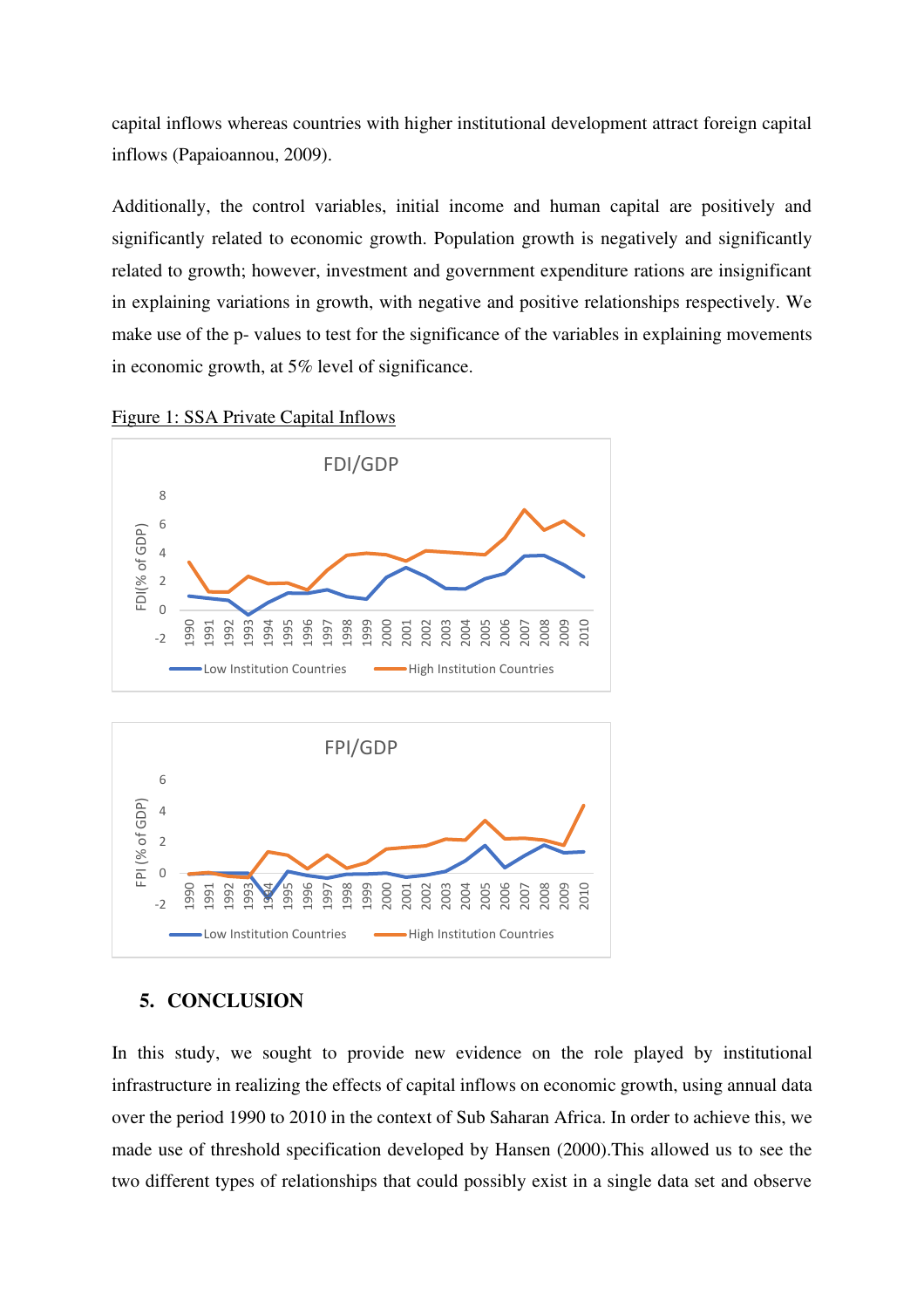the different relationships within different regimes, that is, low institutional regime and high institutional regime. Similar to various studies such as Amadi (2019), Azman- Saini (2010), we found that, in the case of the lower- upper income developing countries studied, the countries with higher institutional quality exhibited positive and significant relationships between both private capital inflows and economic growth. It has been suggested that the high institutional environment provides the respective economies with the sufficient absorptive capacities to enable them to exploit the capital flows growth benefits. On the other hand, we found that low institutional countries exhibited negative and significant relationships. This was largely attributed to the fact that low institutions do not allow the respective countries to absorb the said benefits and in turn enhance economic growth.

The results obtained indicated that the impact of capital inflows on economic growth is positive and significant once a certain threshold level of institutional quality has been surpassed. At any point beneath that threshold level, the flows- growth relationship appears to not existent. These results support the notion of the capital inflows and growth relationship being contingent on the level of institutional development in an economy. Furthermore, it was established that low institution countries generally deter capital inflows. Poor institution factors such as the lack of property rights, lack of freedom, bad political behavior and much more are not attractive to potential foreign investors. Conversely, strong institutions greatly attract private capital inflows such as FDI. Therefore, this study provides vital policy implications for policy makers and government in ensuring the improvement of a country's institutional environment with the purpose of enhancing economic growth through capital flows. In order to start attracting international capital inflows, it is essential for governments to simply put some new institutional infrastructure in place. For example, they could improve the protection of property rights, make sound money much more easily accessible and create an environment with freedom to trade globally.

#### References

Adams, S. and Klobodu, E.K.M., 2018. Capital flows and economic growth revisited: Evidence from five Sub-Saharan African countries. *International Review of Applied Economics*, *32*(5), pp.620-640.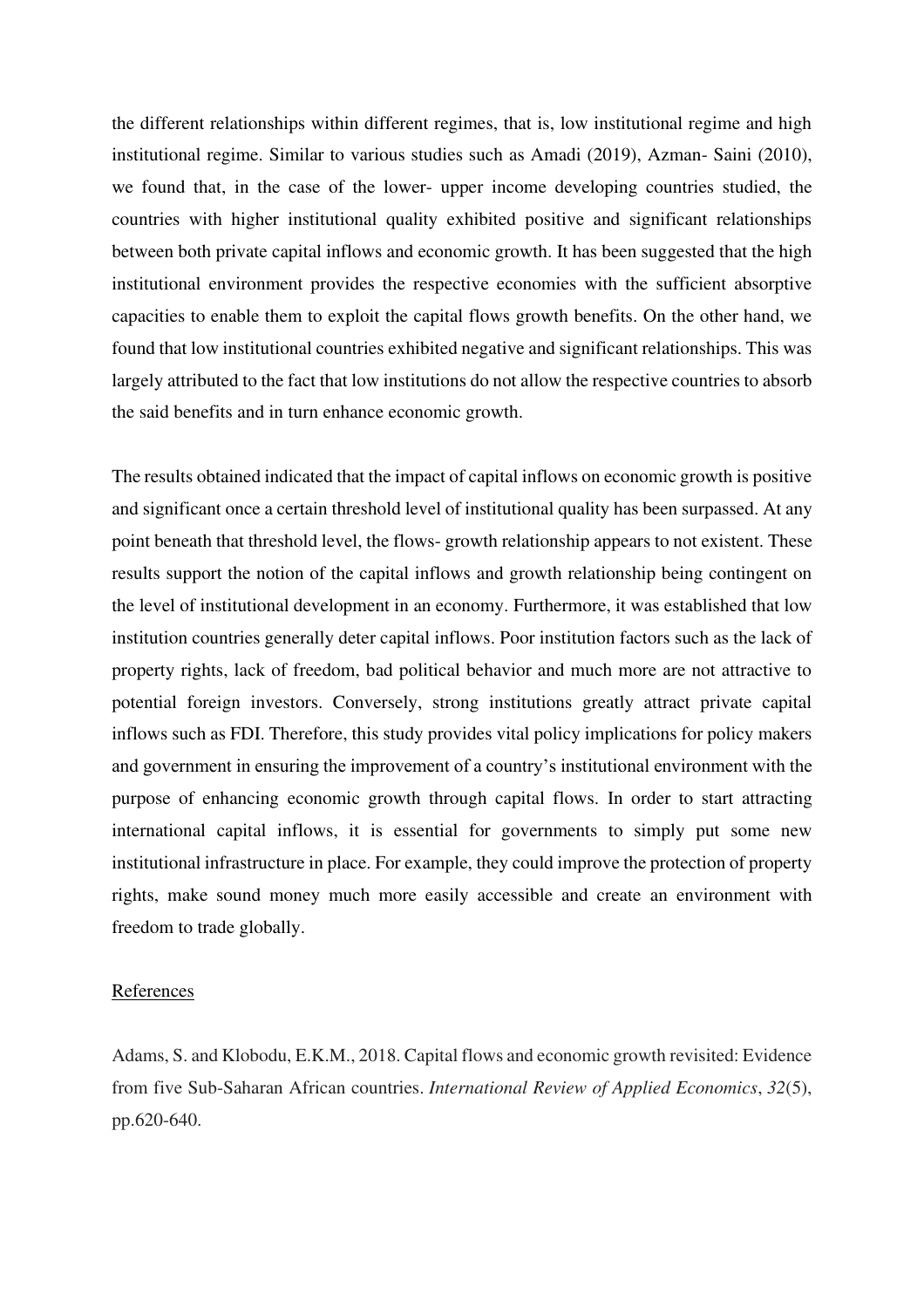Agbloyor, E.K., Abor, J.Y., Adjasi, C.K.D. and Yawson, A., 2014. Private capital flows and economic growth in Africa: The role of domestic financial markets. *Journal of International Financial Markets, Institutions and Money*, *30*, pp.137-152.

Agbloyor, E.K., Gyeke‐Dako, A., Kuipo, R. and Abor, J.Y., 2016. Foreign direct investment and economic growth in SSA: The role of institutions. *Thunderbird International Business Review*, *58*(5), pp.479-497.

Aizenman, J., Jinjarak, Y. and Park, D., 2013. Capital flows and economic growth in the era of financial integration and crisis, 1990–2010. *Open Economies Review*, *24*(3), pp.371-396.

Alguacil, M., Cuadros, A. and Orts, V., 2011. Inward FDI and growth: The role of macroeconomic and institutional environment. *Journal of Policy Modeling*, *33*(3), pp.481-496.

Alfaro, L., Chanda, A., Kalemli-Ozcan, S. and Sayek, S., 2004. FDI and economic growth: the role of local financial markets. *Journal of international economics*, *64*(1), pp.89-112.

Alfaro, L., Kalemli-Ozcan, S. and Volosovych, V., 2008. Why doesn't capital flow from rich to poor countries? An empirical investigation. *The review of economics and statistics*, *90*(2), pp.347-368.

Amadi, C., 2019. *FDI and economic growth in Nigeria: an analysis of the role of financial development on linkages*(Doctoral dissertation, Manchester Metropolitan University).

Azman-Saini, W.N.W. and Law, S.H., 2010. FDI and economic growth: New evidence on the role of financial markets. *Economics letters*, *107*(2), pp.211-213.

Chitambara, P., 2019. Remittances, institutions and growth in Africa. *International Migration*, *57*(5), pp.56-70.

Coulibaly, S.S., Gakpa, L.L. and Soumaré, I., 2018. The Role of Property Rights in the Relationship between Capital Flows and Economic Growth in SSA: Do Natural Resources Endowment and Country Income Level Matter?. *African Development Review*, *30*(1), pp.112- 130.

El Khoury, A.C. and Savvides, A., 2006. Openness in services trade and economic growth. *Economics Letters*, *92*(2), pp.277-283.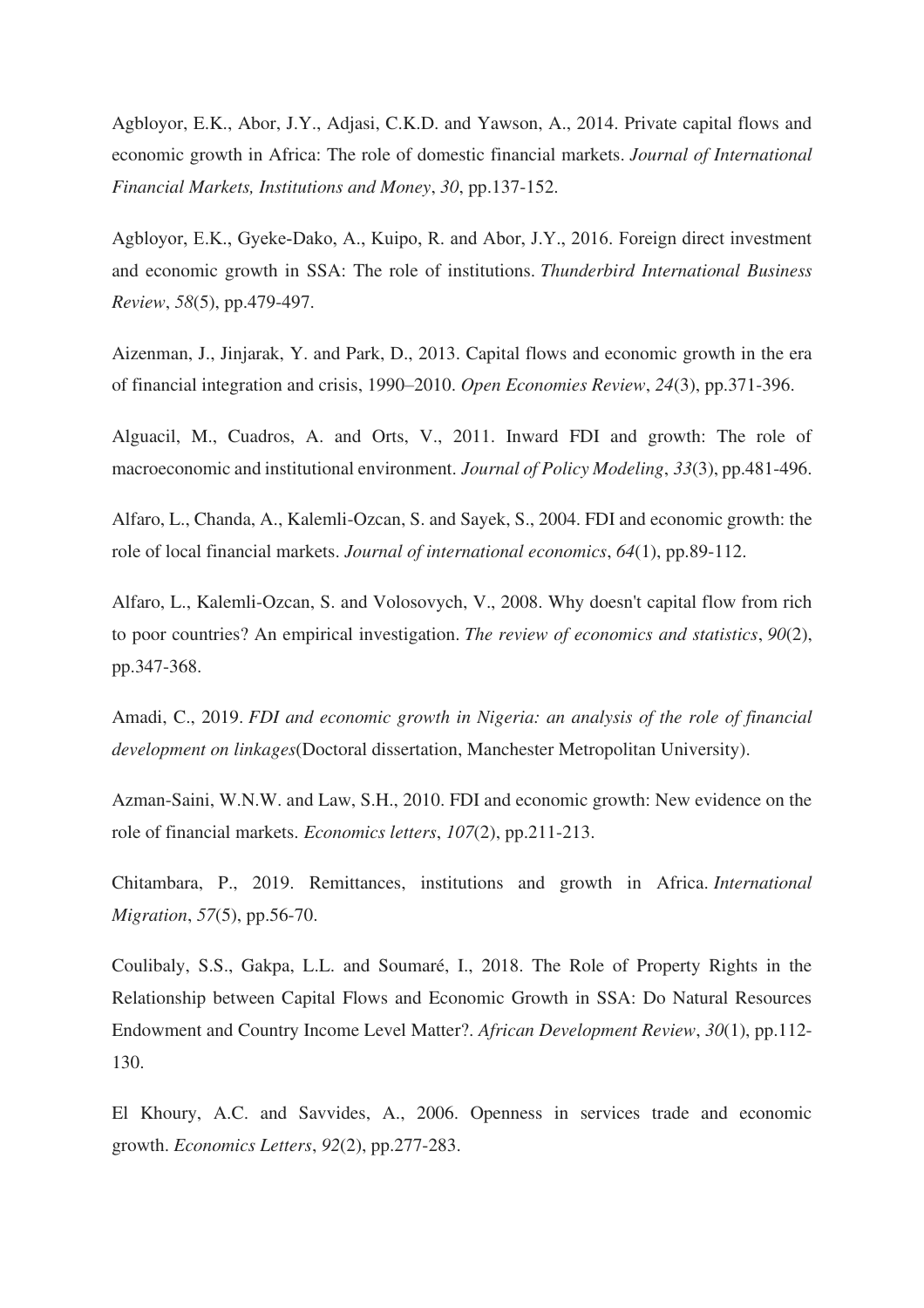Hansen, B.E., 2000. Sample splitting and threshold estimation. *Econometrica*, *68*(3), pp.575- 603.

Klobodu, E.K.M. and Adams, S., 2016. Capital flows and economic growth in Ghana. *Journal of African Business*, *17*(3), pp.291-307.

Knezevic, M., Some Models of Economic Growth and Capital Accumulation.

Law, S.H., Azman-Saini, W.N.W. and Ibrahim, M.H., 2013. Institutional quality thresholds and the finance–growth nexus. *Journal of Banking & Finance*, *37*(12), pp.5373-5381.

Okafor, I.G., Ugochukwu, U.S. and Chijindu, E.H., 2016. Foreign capital inflows and Nigerian economic growth nexus: A Toda Yamamoto approach. *European Journal of Accounting, Auditing and Finance Research*, *4*(3), pp.16-26.

Philip R. Lane and Gian Maria Milesi- Ferretti (2017), "International Financial Integration in the Aftermath of the Global Financial Crisis," IMF Working Paper 17/115

Reisen, H. and Soto, M., 2001. Which types of capital inflows foster developing‐country growth?. *International finance*, *4*(1), pp.1-14.

Romer, P., 1993. Idea gaps and object gaps in economic development. *Journal of monetary economics*, *32*(3), pp.543-573.

Shen, C.H., Lee, C.C. and Lee, C.C., 2010. What makes international capital flows promote economic growth? An international cross‐country analysis. *Scottish Journal of Political Economy*, *57*(5), pp.515-546.

Slesman, L., Baharumshah, A.Z. and Wohar, M.E., 2015. Capital inflows and economic growth: Does the role of institutions matter?. *International Journal of Finance & Economics*, *20*(3), pp.253-275.

United Nations, 2011. *Towards human resilience: Sustaining MDG progress in an age of economic uncertainty*. United Nations Publications.

Van Bon, N., 2019. The role of institutional quality in the relationship between FDI and economic growth in vietnam: Empirical evidence from provincial data. *The Singapore Economic Review*, *64*(03), pp.601-623.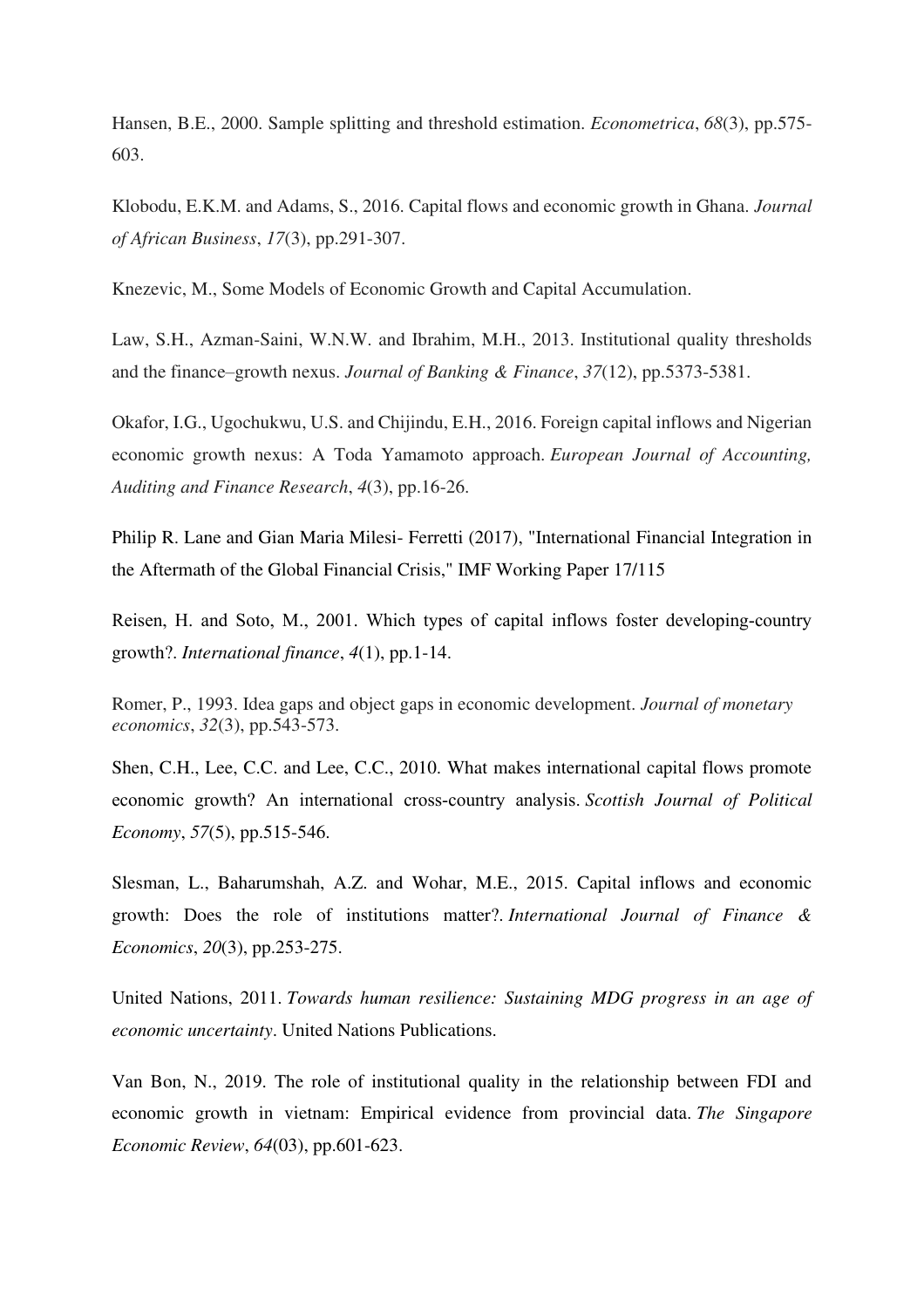Zghidi, N., Sghaier, I.M. and Abida, Z., 2018. Remittances, institutions, and economic growth in North African countries. *Journal of the Knowledge Economy*, *9*(3), pp.804-821.

## **APPENDICES**

| <b>Upper income Countries</b> | Low income countries | Middle- income countries |
|-------------------------------|----------------------|--------------------------|
| <b>Mauritius</b>              | <b>Burundi</b>       | Zambia                   |
| South Africa                  | Gambia               |                          |
| <b>Botswana</b>               | Kenya                |                          |
| Namibia                       | Lesotho              |                          |

#### **Appendix A. SSA Developing Countries used in the paper**